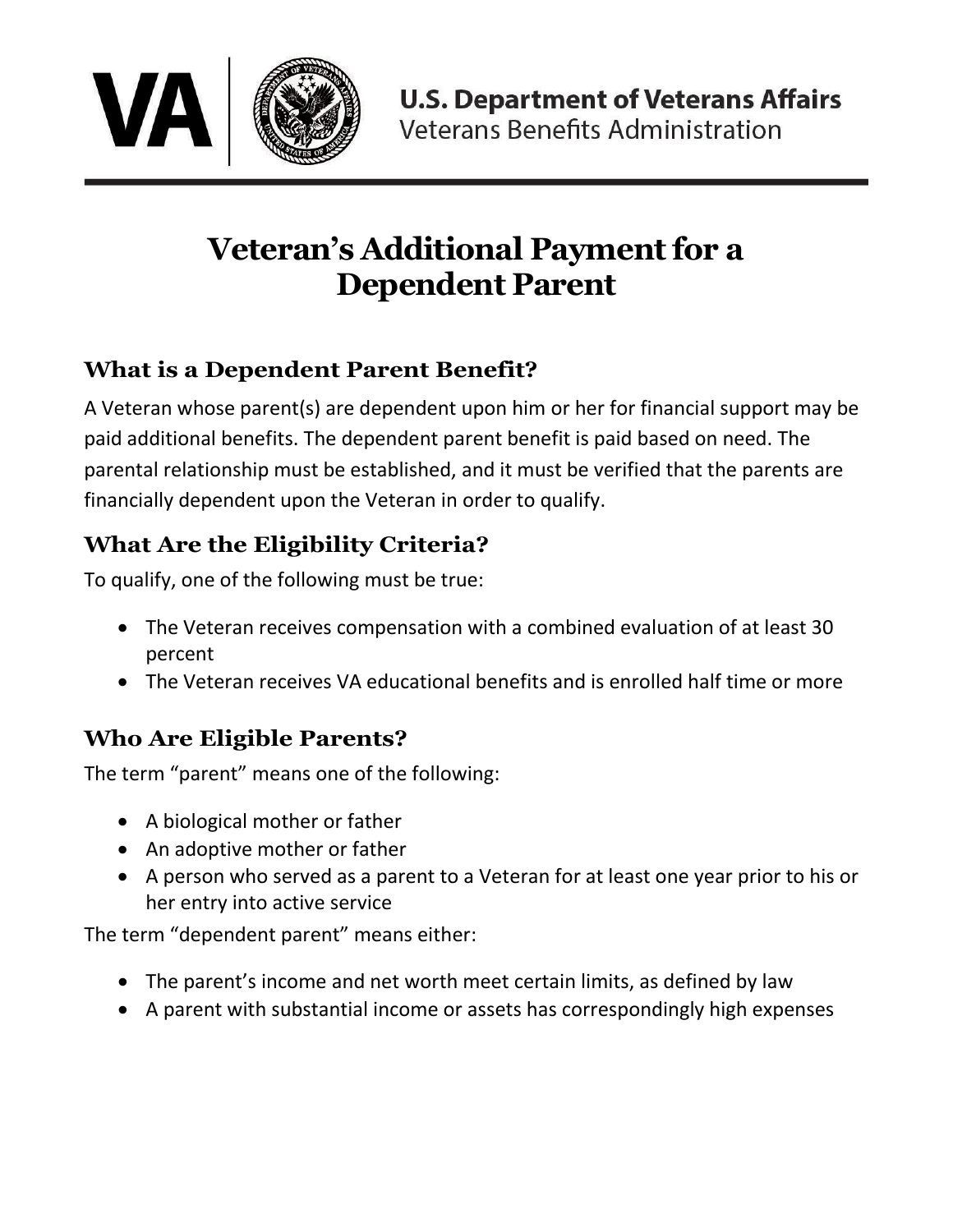#### **Why Is the Dependent Parent Benefit Based on Income and Net Worth?**

Since the benefit is based on need, VA cannot pay additional benefits for a dependent parent(s) whose countable income is greater than the limit set by law or whose net worth is enough to meet basic needs without help from VA.

To determine need, the parent(s) must report their income from all sources, including:

- Gross wages
- Social Security
- Retirement
- Pension
- Insurance
- Interest
- Dividends for the last 12 months

The parent must also report the current value of all assets, including:

- Annuities
- Stocks
- Bonds
- Businesses
- Bank accounts

They do not have to report personal property, such as:

- Home
- Car
- Furniture
- Clothing

## **Can Parents' Income Be Reduced?**

Yes. A portion of medical expenses may be used to reduce the amount of income VA considers when deciding upon eligibility. The dependent parent(s) should report the amount of expenses paid that were not reimbursed by insurance. The following expenses should also be reported: